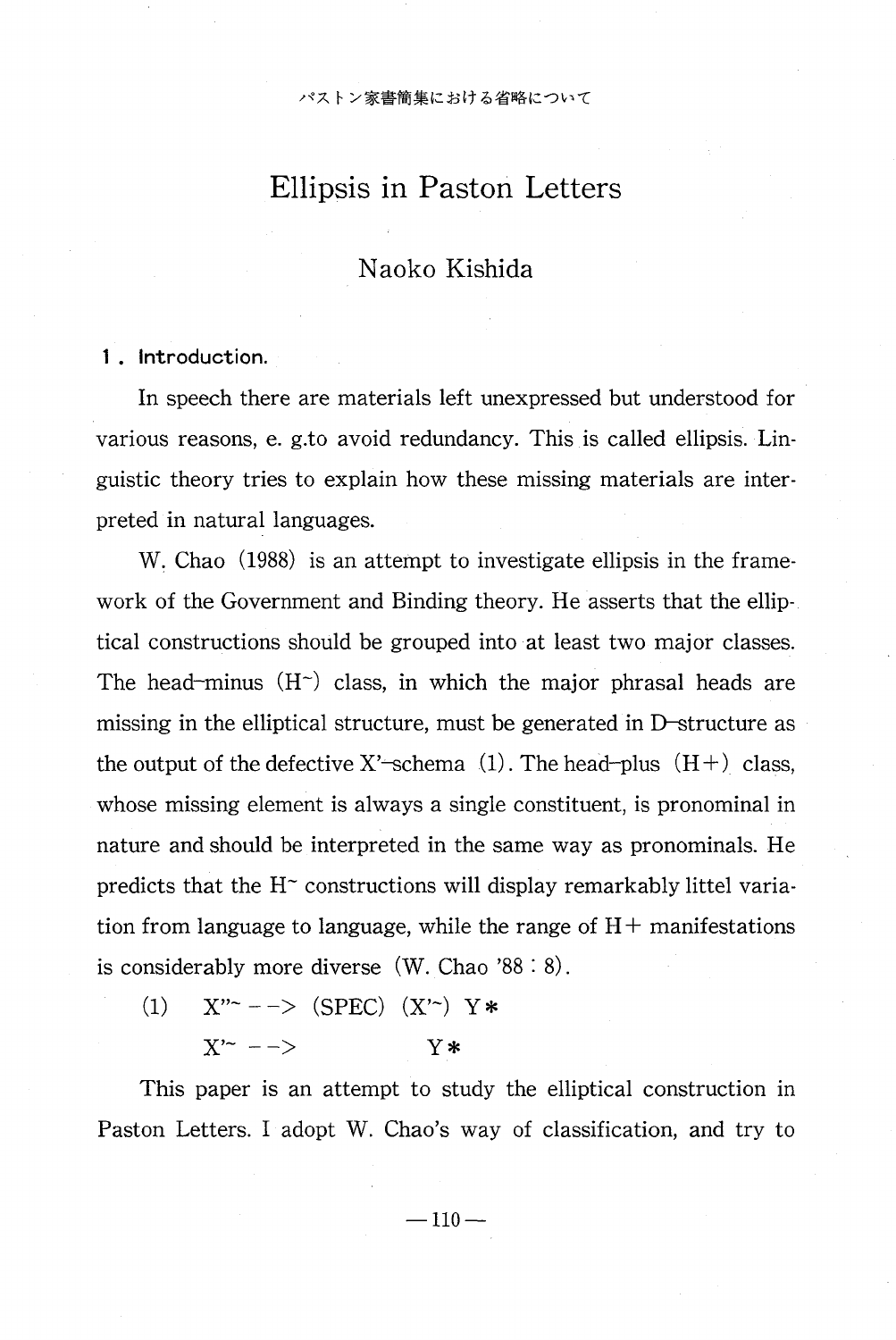characterize how ellipsis in Middle English differs from that of presentday English.

2 . Head- minus Class.

This class includes Gapping and Stripping. Gapping deletes indefinitely many occurrences of a repeated main verb in a conjoined structure  $(J. R. Ross 1970 : 250)$ , leaving two major constituents.<sup>(1)</sup> See  $(2)$ . Stripping is a rule that deletes everything in a clause under identity with corresponding parts of a preceding clause, except for one constituent (and some times a clause-initial adverb or negative) (Hankamer and Sag  $1976 : 409$ . See  $(3)$  and  $(4)$ . An adjunct can be added in stripping. See (5) .

- (2) I ate fish, Bill rice, and Harry roast beef.
- (3) Alan likes to play volleyball, but not [Sandy\_\_] .
- (4) John gave chocolates to Mary, and  $[$ -flowers<sub>--</sub> $]$  too.
- (5) John sings, and [\_\_very well] too.

The constructions which belong to this class lack the lexical head of the predicate. Whenever any of the complements of the  $\theta$ -marking head are not realized, the head itself as well as the other higher verbal elements in the clause must also be missing (W. Chao '88 : 11- 2 ) . See (6) and (7) .

- $(6)$  \* John will give chocolates to Mary, and [send<sub>-</sub> to Sue].
- $(7)$  \* John should give chocolates to Mary, and [will\_ to Sue].

 $H<sup>–</sup>$  ellipsis crucially requires local syntactic antecedents, and in this respect can be considered as an anaphoric process (in the GB sense)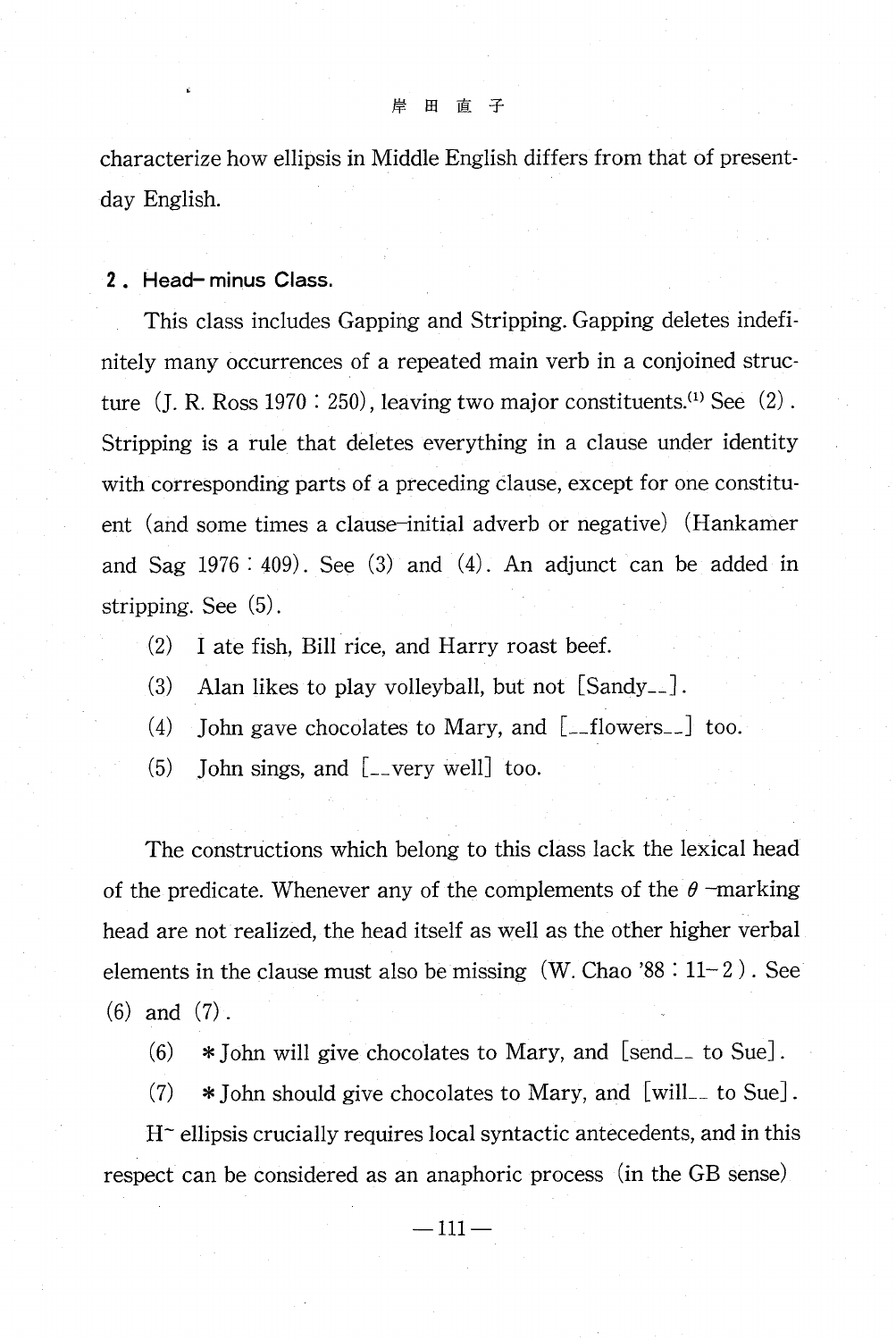(Ibid. p. 78) .

Stripping is allowed in PL. See  $(8) \sim (19)$ .

 $(8)$  as for my doughtyr your wyfe, che faryt well, blyssyd be god, as a woman in hyr plyte may do, and all your sonys and doughtrys.<sup>(2)</sup> (PL020001— 3)

 (9) \$at \$ere was a thryfty woman come forby \$e watteryng and fond \$e wey stoppyde, and askyd hym ho had stoppyd the weye ; and he seyd they that had pore to  $3$  eue it,  $(PL023011-4)$ 

(10) they that haue seid worst of yow seid better of yow than i herd hem sey thys twelmoneth day, and in substance contrary to all olde tales: (PL035021— 2)

(11) to do as largely as she shall be disired, or largelyere. (PL200027— 8)

 (12) ther — fore in any wyse send me word in hast how your brothere doth, and ye bothyn, for i shall not ben wele at eas till i know how that ye do.  $(PL213005 - 7)$ 

(13) wherffore i hope thys next terme ther schall be a weye taken and an ende ;  $(PL248046 - 7)$ 

 $(14)$  for he louythe nowthe syr w. y. in con-clusion, nor me nowther,  $(PL248058 - 9)$ 

(15) thys mater maye not be wyst to noo body but to my moodre and yowe onlye, nowther to syr james ner noo bodye.  $(PL248069-1)$ 

(16) i pray yow be ware off yowr guydyng, and in chyff off yowre langage,  $(PL263025 - 6)$ 

(17) item, i praye yowe late the mesure by pakthred be taken, or ell mesured by yerde, how moche is from the northe gate ther the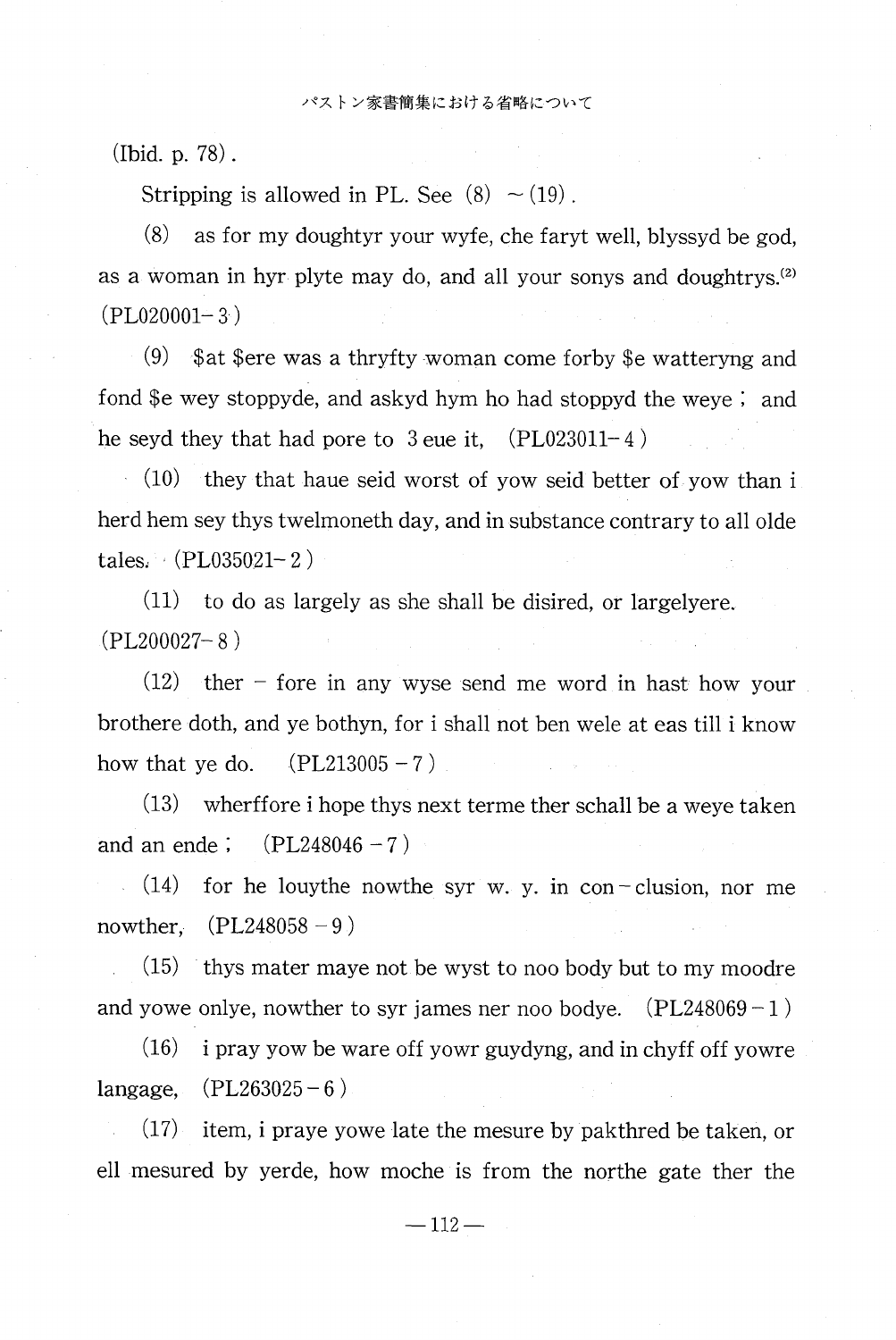brygge was at gressham to the sowthe wall, and in lyke forme from the este syde to the west ;  $(PL264022 - 4)$ 

(18) and thus whytner my lady mokk me or theye i woote nott.  $(PL269026 - 7)$ 

(19) he seid he was infeffid aswell as ye ;  $(PL644030 - 1)$ 

Gapping is also allowed. See  $(20) \sim (31)$ .

(20) and on the wedynysday after cam john paston, the thurseday john dam and william bakton.  $(PL033005-6)$ A BAR BELLANDER

 $(21)$  And there ys owyng yow by som man for vj yeere, som man for vij yeere, and som lesse and more to the somme of c li. before Myghellmasse ;  $(PL053008 - 10)$ 

(22) and hough be it that in his presumptuose and ondiscrete demenyng he gaf bothe me and yow cause of displeasir, and to other of my seruauntes ille exsaumple,  $(PL072032 - 4)$ 

(23) it was tolde me by rythe a worshipful' man that loveth you rythe well,  $&$  ye him,  $(PL117002-3)$ 

(24) malt ys sold her but for xiij d., and whet ij s. or xxvj d. at thys time and otys xij d.  $(PL221030-1)$ 

(25) and as for any discharge that i promysed at the boroeng off the xx li. whan i leyde the pleages ther—fore, i thought not but that your vncle shuld a boroed them owte, and i to haue had my pleages as well as he his.  $(PL224009 - 2)$ 

(26) by occasion of which variance dyvers of the seid feoffez of the seid maneres, londes, and tenementez haue thereof made estat, summe to oon persone and summe to other,  $(PL252023 - 5)$ 

(27) also the goodely menes wherby ye best can entrete my cosyn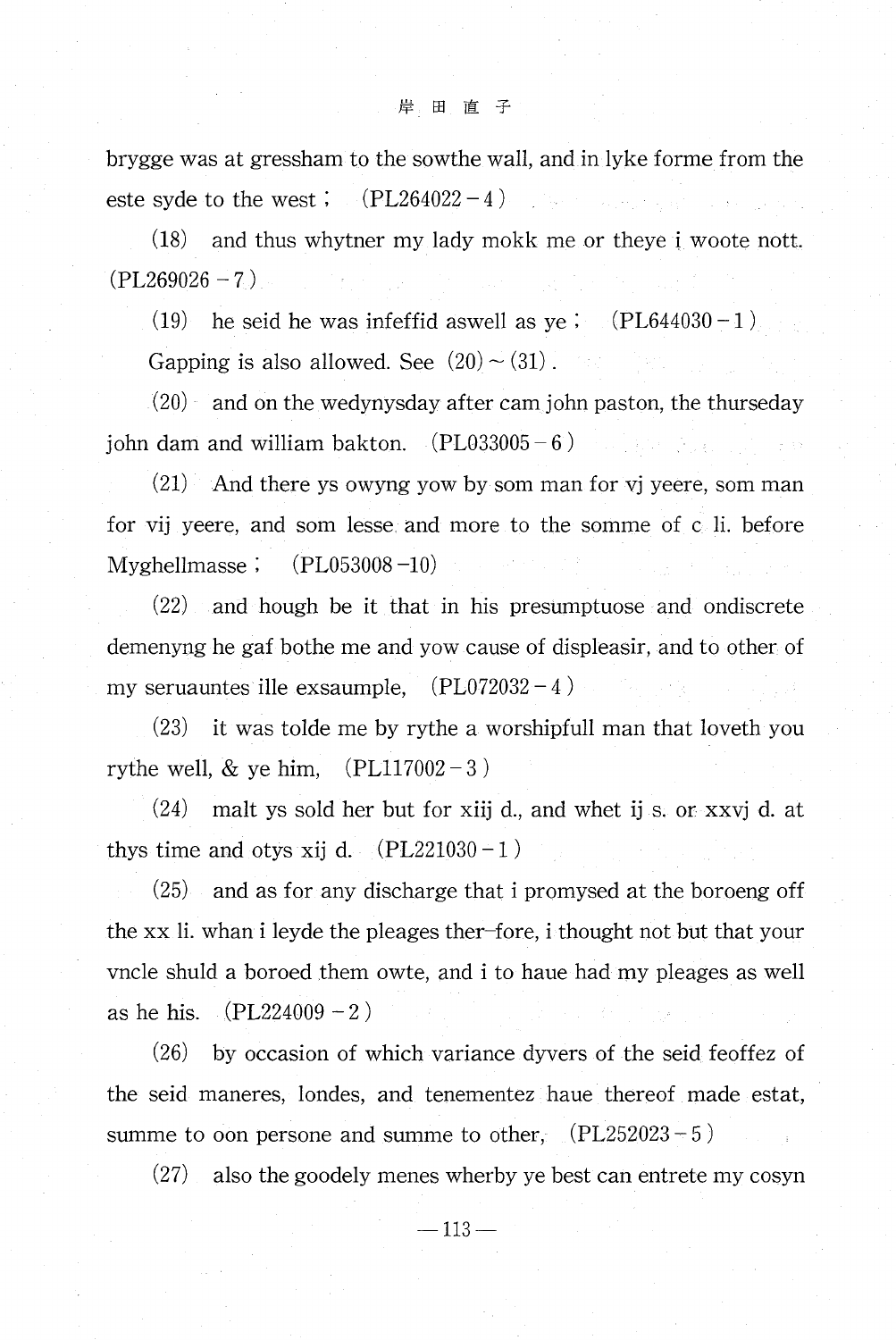syr w. c. at the seyde day, wse them to cawse hym, iff itt wyll be, to come, ye in hys companye and he in yowr in cheff at yowr cheff schew. and m. r. and he in com-pany  $\mathfrak{c}$ .  $(PL258037 - 41)$ 

 $(28)$ I can gete no man that wyll geue at the most more than xxij d. fore a quarter, fore soo men selle dayli at the moste, and sumtyme xx d. a combe.  $(PL688004 - 6)$ 

 $(29)$ but ye were departyd as well from Yermouth yistirday as  $(PL825008 - 9)$ this day from Castre.

than he rehersyd  $a-3$  en the trespace that he xulde a do in  $(30)$ hese water... a selyd hym a qwentans and he hym a nother, and thus they partyd laste;  $(PL872054-6)$ 

 $(31)$ and robert had issue edmund and walter, which edmund the elder bare as his father, and his brother, because he married glanviles daughter, a cheife indented golde, the field silver flowret azure;  $(PL897047-50)$ 

## 3. Head-plus Class.

There is at least one  $H<sup>+</sup>$  category in the constructions belonging to this class, and the missing element must be a single consituent. This class includes 'do it anaphora' (32), where no ellipsis takes place, as well as the following elliptical constructions; 'null complement anaphora'  $(33)$ , VP Ellipsis  $(34)$  and Sluicing  $(35)$  (W. Chao '88 : 77). Sluicing deletes everything but the preposed constituents of an embedded question, under the condition that the remainder of the question is identical to some other parts of the sentence, or of a preceding sentence  $(J. R.R.$  Ross  $1969 : 252)$ .

 $-114-$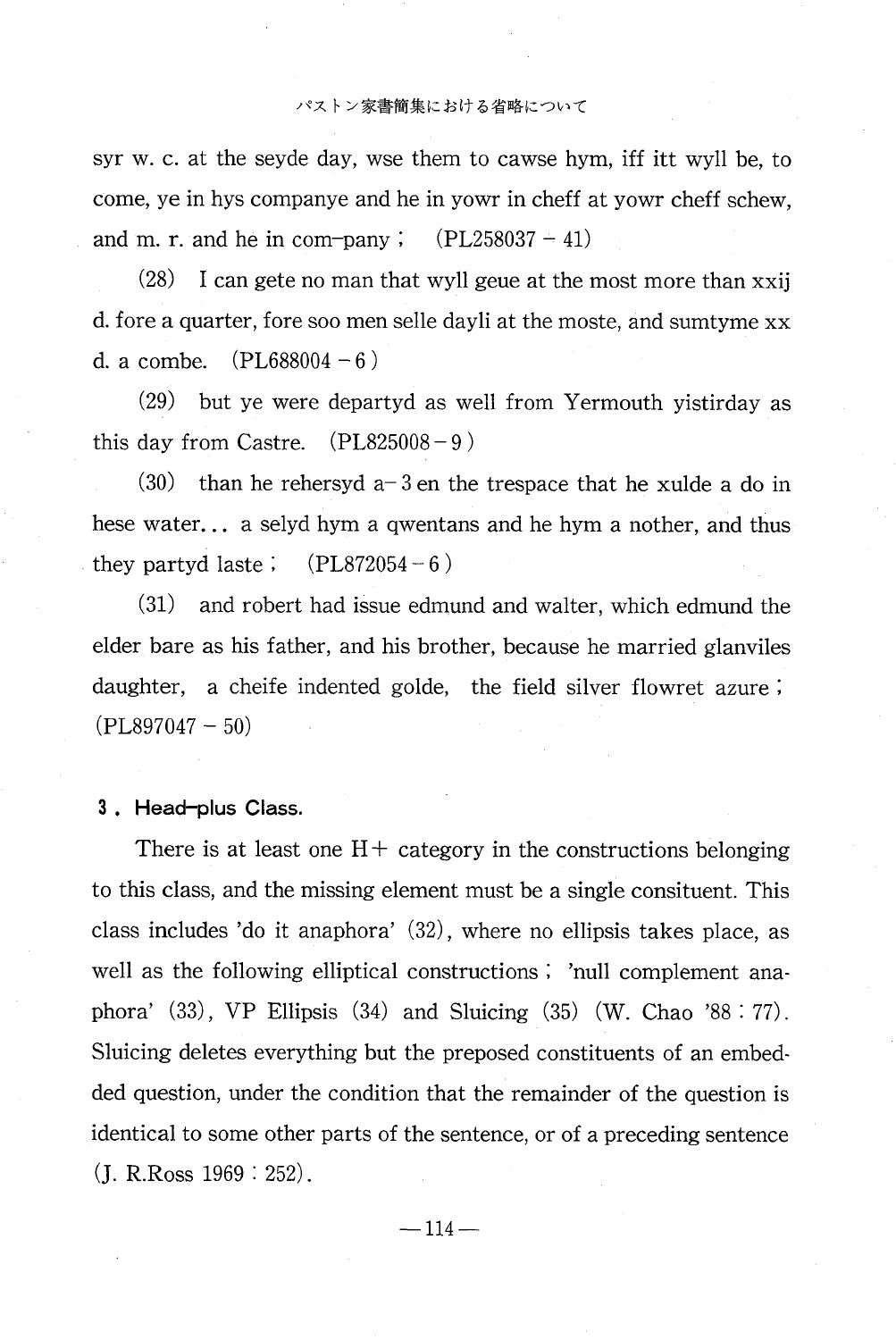(32) No one thought John would leave until he actually did it.

(33) John suggested that we leave, and Bill agreed.

(34) John left yesterday, and Bill did too.

(35) Somebody left, but we don't know who.

This class does not involve the defective X'—schema. The missing element belonging to this class is licensed by the local  $H +$  head as an empty category (W. Chao '88 : 80).

There is Sluicing in PL. See  $(36) \sim (40)$ 

(36) and that john pampyng roode for a dyscharge fore yow and that he hathe sped well ; but hoghe, that wot i nott.  $(PL263054 - 7)$ 

(37) ye haue a lytell chaffyd it, but i can not tell howe. sende me worde whether ye be in better hope ore werse.  $(PL263064 - 5)$ 

(38) item, there be in london many flyeng talys seyng that ther shold be a werke, and yit they wot not howe.  $(PL275015 - 6)$ 

 $(39)$  & som men seye that he is goon owt off the mownte, men wot not to what plase, & yit leffte a greet garnyson theere weell fornysshyd in vytayll and all other thyng.  $(PL284017 - 9)$ .

(40) I am enformyd \$at my goode maystyrrys James Radclef and Robert Radlef intendyn to take aweye my pore good and catall... , be what menys I wot not.  $(PL709001-4)$ 

There is VP ellipsis. See (41)  $\sim$  (48). But these are not typical cases of VPE. The subject in the elliptical clause is usually missing, and VPE is used to express the tense difference.

(41) and the tyme of his sute he was apostata, and i trowe is yet,  $(PL004032 - 3)$ 

(42) i wold we hade vj sealles yf it myght easly be. (PL035012)

 $-115-$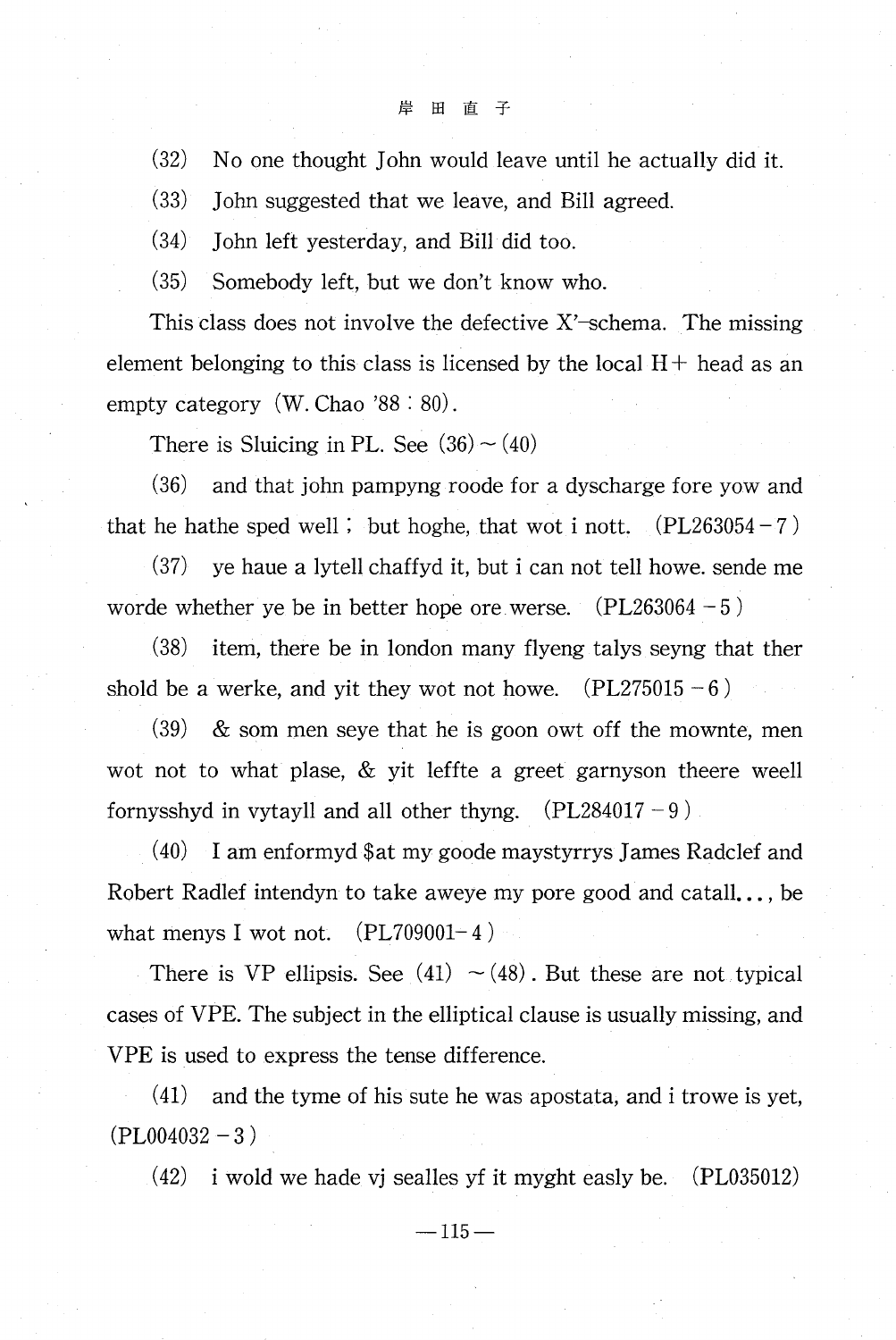## パストン家書簡集における省略について

 $(43)$ me thynketh that the xl li. makyth the bargeyne certen attwyx john and my fader, and thow it be not, wyth oder mater that i haue it shal be certeyn j-now.  $(PL035015 - 7)$ 

 $(44)$ jamys hobart was sent fro my lord of norffolk hedere, and spake wyth my lord archbyshop, and awnswere he had of my seyd lord and howe my lord tendryd the matere yet, and wyll.  $(PL242014 - 7)$ 

 $(45)$ i vndrestonde that bastarde fauconbryg is owther hedyd or lyke to be, and hys brother bothe. som men seye he wolde haue deseruyd it, and som sey naye.  $(PL263014 - 6)$ 

 $(46)$  item, as for tydyng, the erle off northomberlonde is hoome in -to the northe, and my lorde off glowcester schall afftre as to-morow,  $(PL268020 - 1)$ men seve.

for th' eschewyng of the importable costes \$ at hath ben born  $(47)$ by yow, and yet lyke to bee,  $\lq$  (PL601011–2  $\rgq$ 

 $(48)$ for the word is righ wilde and haue be sythyn...  $(PL636010 - 1)$ 

There is 'do so' anaphora. See  $(49) \sim (55)$ .

 $(49)$ for in a general over and termyner a supersedeas may dassh al, and so shall not in a special.  $(PL39013 - 4)$ 

 $(50)$ also, remembir yow in any howsold, felaship, or company that will be of good rewle, purevyauns must be had that euery persone of it be helpyng and fortheryng aftir his discrecion and powyre, and he that woll not do so without he be kept of almes shuld be put out of the houshold or felachep.  $(PL072025 - 8)$ 

 $(51)$ fore i wot wele yt gothe reth nere 3 own hart, and so doth yt to myn and to othere; but remembyre 3 ow, and so do i, that we haue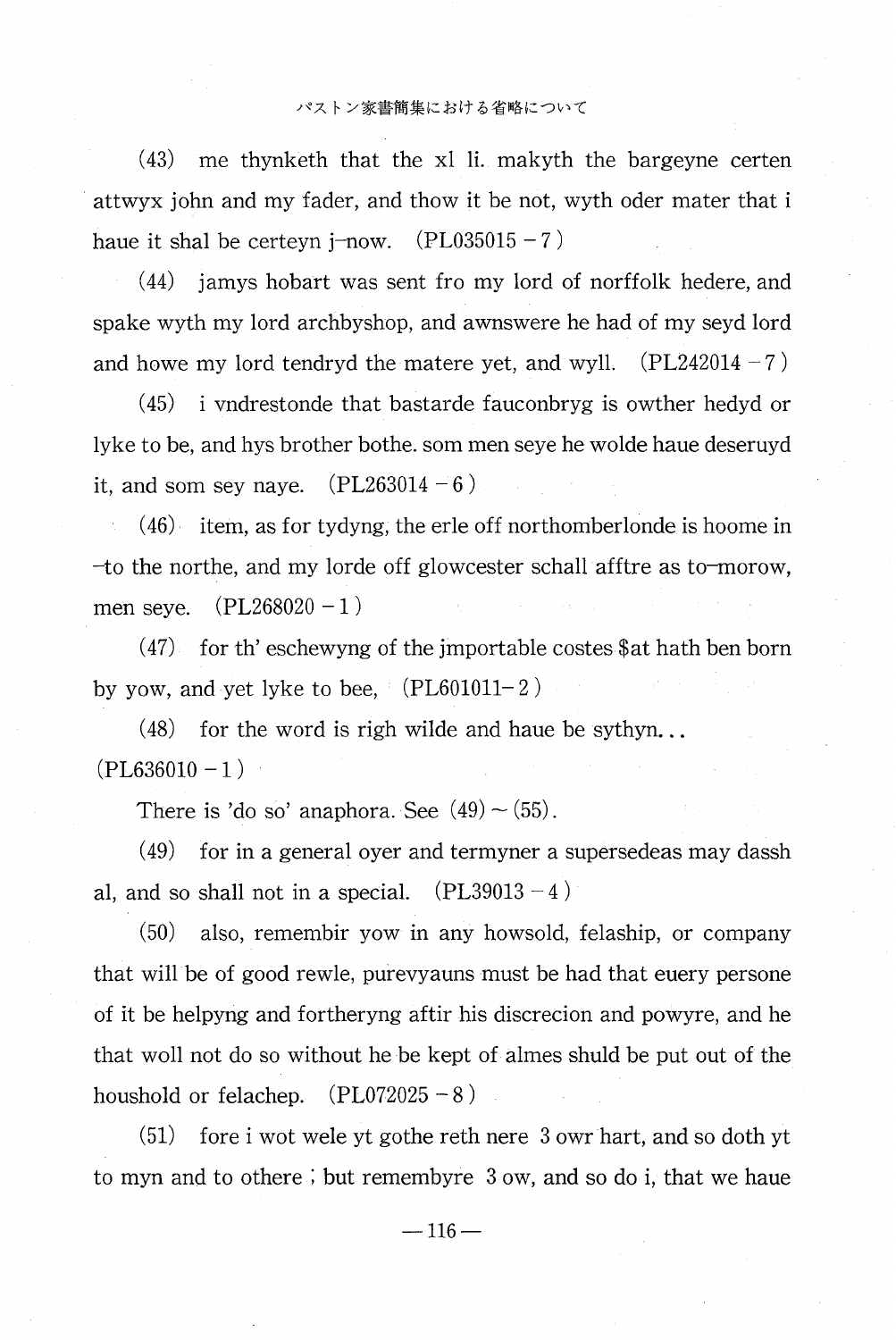lost of here but a brethele,  $(PL203064 - 5)$ 

(52) sche xal ful sore repent here leudnes here—aftyre, and i pray god sche mute soo.  $(PL203073-3)$ 

(53) that 3e thynke that i xuld wryte to 3ow fabyls and ymagynacyons, but i do not soo ;  $(PL205002 - 3)$ 

(54) neuerthelles in tyme passyd i purposyd that the master of the colegge scholde haue hadd it, and so ere longe to i hope he schall.  $(PL239008 - 9)$ 

(55) and soo i hope she shall to hyre greet joye and all owres.  $(PL270036 - 7)$ 

Null argumenss are more extensively used than in Presentday English. See  $(56) \sim (65)$ 

(56) where they ware aunswered suche seruice was non vsed to by there, nor with—yn the sayd citte, atte that tyme of the daye, and prayd them to departe.  $(PL048063 - 5)$ 

(57) and if aught lyth in my powere to do that that myght please yowre lordshep, or cowde fydde any wey for water ingham a—vayll and wurchep,  $(PL049025 - 7)$ 

(58) fore cause if there were ony questionys mevyd to hym there  $-$ of that he xwlde telle the trowthe, in cas that the qwestions were meuyd by ony worchypfwll man, and namyd my lord bowchere, fore my lord bowchere was wyth the kyng at that tym.  $(PL116010 - 4)$ 

(59) and as for the replevyn for the cc shype ys not yet servyd.  $(PL180058 - 9)$ 

(60) and that they schwld bryng wyth hem fore here expensys fore ij monythis.  $(PL176020 - 1)$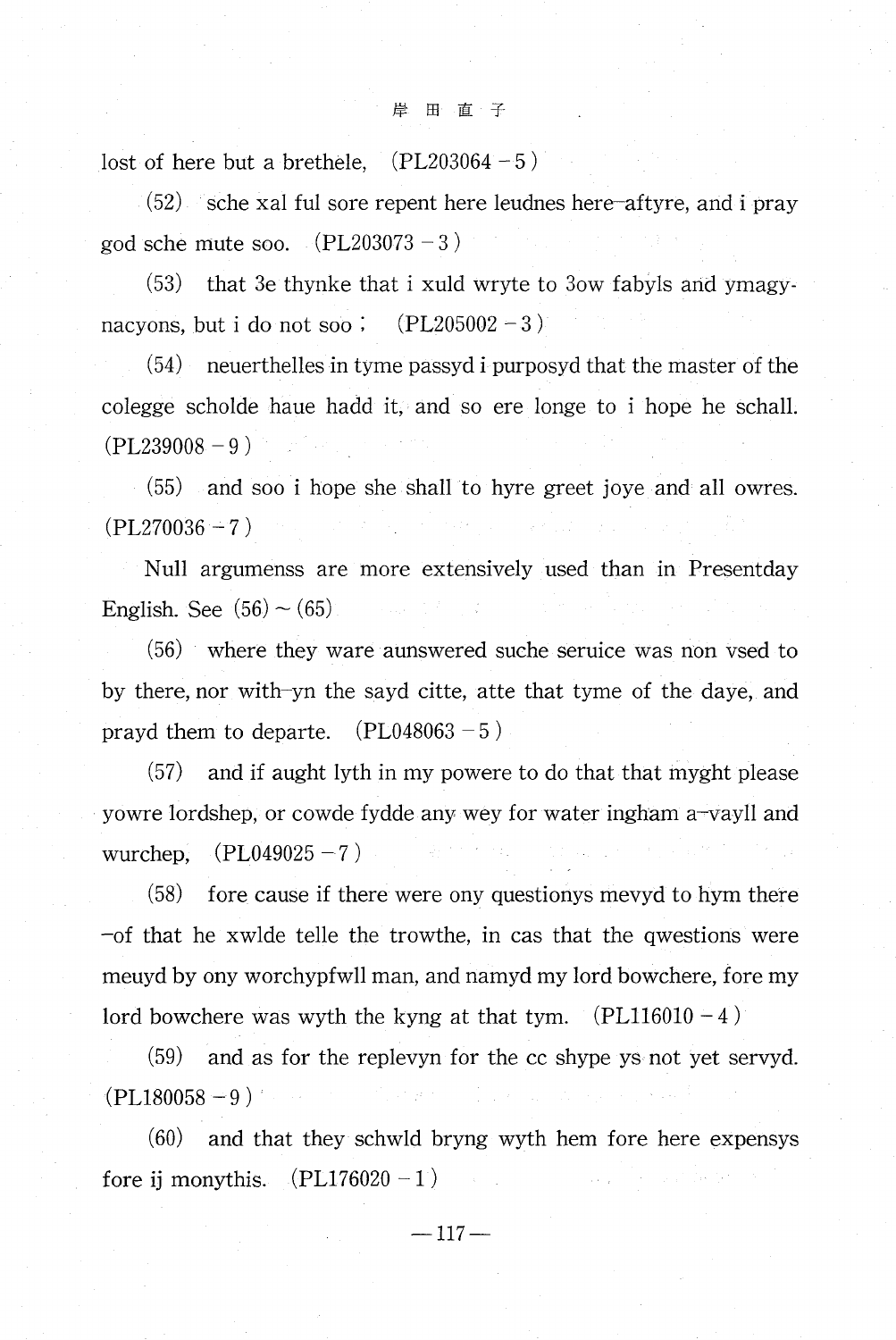(61) and as for such dystressys as they had taken here of youre tenauntys shold be delyueryd a-yen in lyke forme.  $(PL182022 - 4)$ 

(62) and goddys blissyng and myn mvt ye haue both, and sendyw good sped in all in all ywyre maters.  $(PL209A063 - 4)$ 

(63) yt greuyth me to thynke vpon yowyr gydeydg after the greet good that 3 e haue had in yowyr rewle sythyn fadyr deyyd, whom god assoyle, and soo symply spendyt as yt hath ben.  $(PL227024 - 7)$ 

(64) as for othere tythynges is vndrestande here that the q. m. is verrely londyd, and hyre sone, in the west contre,  $(PL261022 - 3)$ 

(65) god hathe schewyd hym—selffe marveloulye, lyke hym that made all and can vndoo ageyn whan hym lyst ; and i kan thynke that by all lyklyod schall schewe hym—sylff as mervylous ageyn, and that in schort tyme, and as i suppose offtere then onys in casis lyke.  $(PL261031 - 5)$ 

## 4 . Other Ellipsis.

 W. Chao does not deal with the following constructions, which he assumes do not fall in the same class as those in sections 2 and 3 above (W. Chao '88 : 3 ) .

(66) John!

(67) What for?

(68) I read John's.

(69) I read more books than Fred.

(70) John requested and Bill rejected, every single product in the catalogue.

Ellipsis in comparatives is often found in PL. See  $(71) \sim (73)$ .

 $-118-$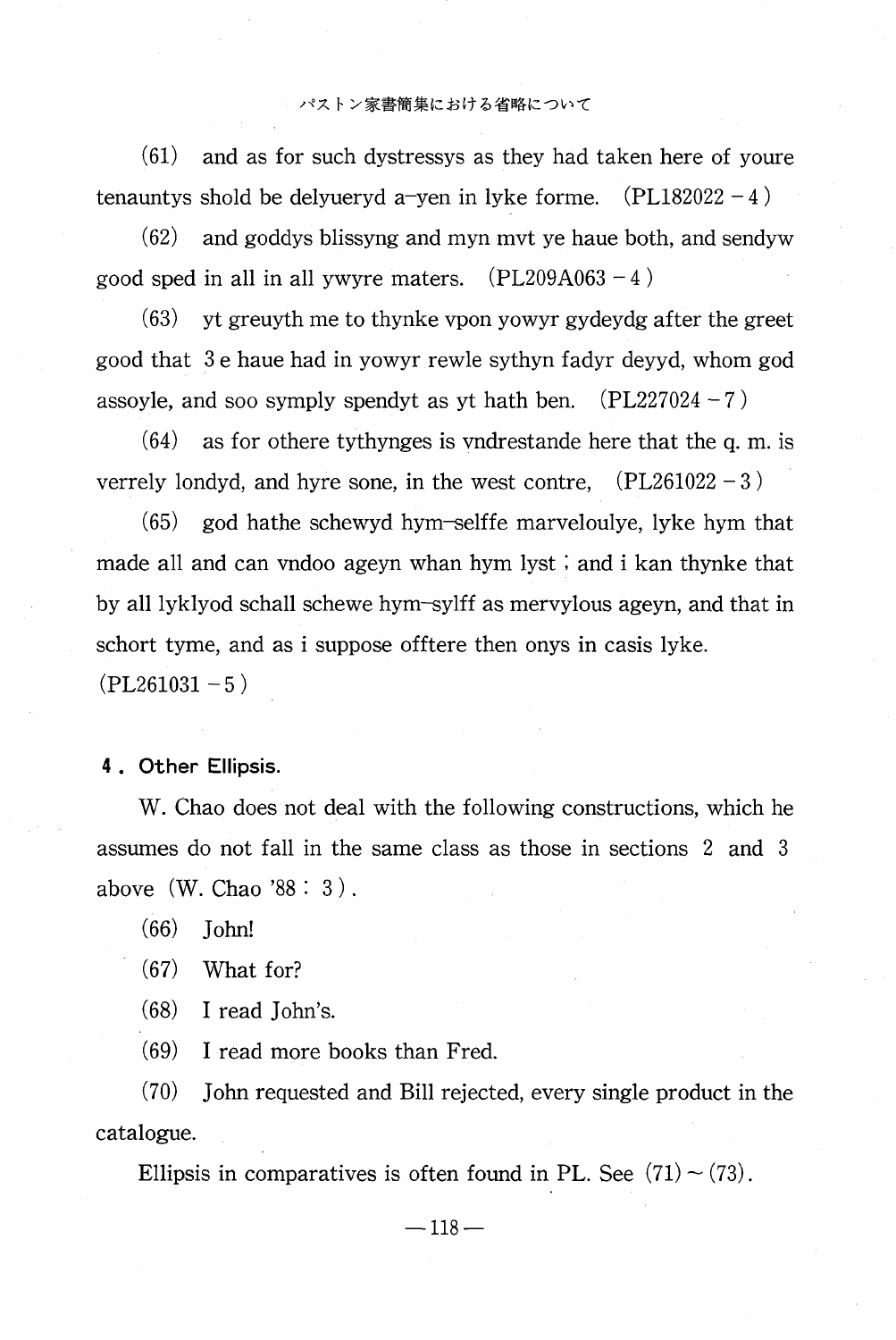$(71)$  and at euyn a sertyn man suppyd wyth me and tolde me that the patent grantyt to closse but a perch on bred, and that i had clossyd more than the grant of the patent is, as men seyd.  $(PL023009 - 11)$ 

(72) fore i haue hard seyde the forthere lordys will be here sonere than men wen, i haue arde sayde ore iij wekys to an ende  $\lambda$  and also that 3e xwld com wyth more men and clenliere arayed than a-nodere man of 3owre cwntre xwld, fore it lythe more vp-on 3owre worchyp and towchey the 30w more nere than odere men of that cwntre, and also 3e be more had in fauore wyth my lordys here.  $(PL114019 - 24)$ 

(73) that he was not gladder of no thyng that he harde thys towlmonyth than he was the roof.  $(PL125021-2)$ 

Lexical heads such as V and N can be missing. See  $(74) \sim (78)$ .

(74) and he xal dwn and all hys mene and all that ben hys wele  $-wy$ llerys. (PL128045 – 6)

 $(75)$  i pray yow that ye woll vowches aff to send me an other sugowr loff, for my old is do.  $(PL142023 - 4)$ 

 $(76)$  for thys ys to wyry a lyffe to a-byde you and all youre.  $(PL180136 - 7)$ 

 $(77)$  and be ware how ye ben bownd in any obligacion to any creature but if it be leyd in endifferent handes and trosty for yowre  $(PL210024 - 6)$ part;

(78) as for my lorde, i vnderstande nott yitt whethyre he wylle in -to ingelonde the weke to-fore esterne ore ellys afftre.  $(PL297022 - 3)$ 

I am not sure whether the following examples  $(79) \sim (82)$  are related to Sluicing or not.

(79) to reporte plein answere of this bylle writen and how sone i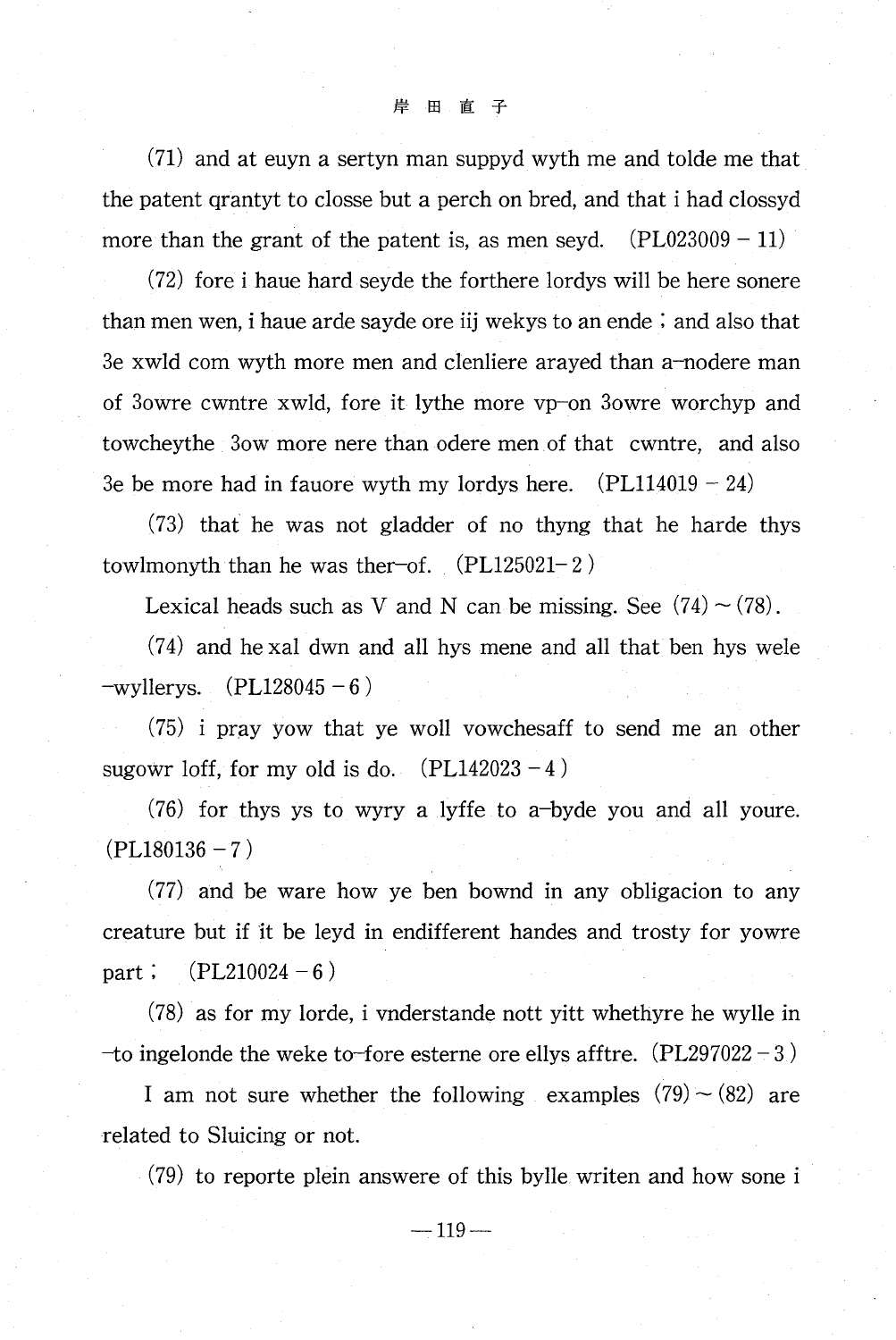#### パストン家書簡集における省略について

myght haue the seid stoon caried to monesle a—forn seid, and for what price. this werk is for a myll.  $(PL001020 - 1)$ 

(80) wherfore ye must make a serche what he hath reseyvid sith ser john fastolff dyed, and what tyme, and therupon ye shall vndirstand what he hath reseyvid for me and what for hym.  $(PL076020 - 3)$ 

(81) and for goddes love lete your brothere and ye be ware how that ye walken and wyth what felesshep ye etyn or drynkyn, and in what place ;  $(PL213007 - 9)$ 

(82) send me word also whome ye wyll desyre to do for yow in this contre, or ellys where, in your absesce, and wryte to them to do for yow and they wyll be the better wylled to do for yow.  $(PL224022 - 4)$ 

Right Node Raising places on the right the second occurrence of the identical constituents in the paired clauses, and deletes all original occurrences. The constituent added on the right are always constituents (P. Postal 1974 : 126) . See (83) .

(83) they ansuered that thei haue shewed my said lord his request, and that he was, and is alwey, so moved and displesid with them that thei dar nomore move him therinne.  $(PL294040 - 2)$ 

## Notes :

- (1) Major constituests are argumensts, complements, or adjuncts of the missing heads or their projections. (W. Chao 1988 : 12)
- (2) Only small letters are used for the examples because of the format of the data base.

 $-120-$